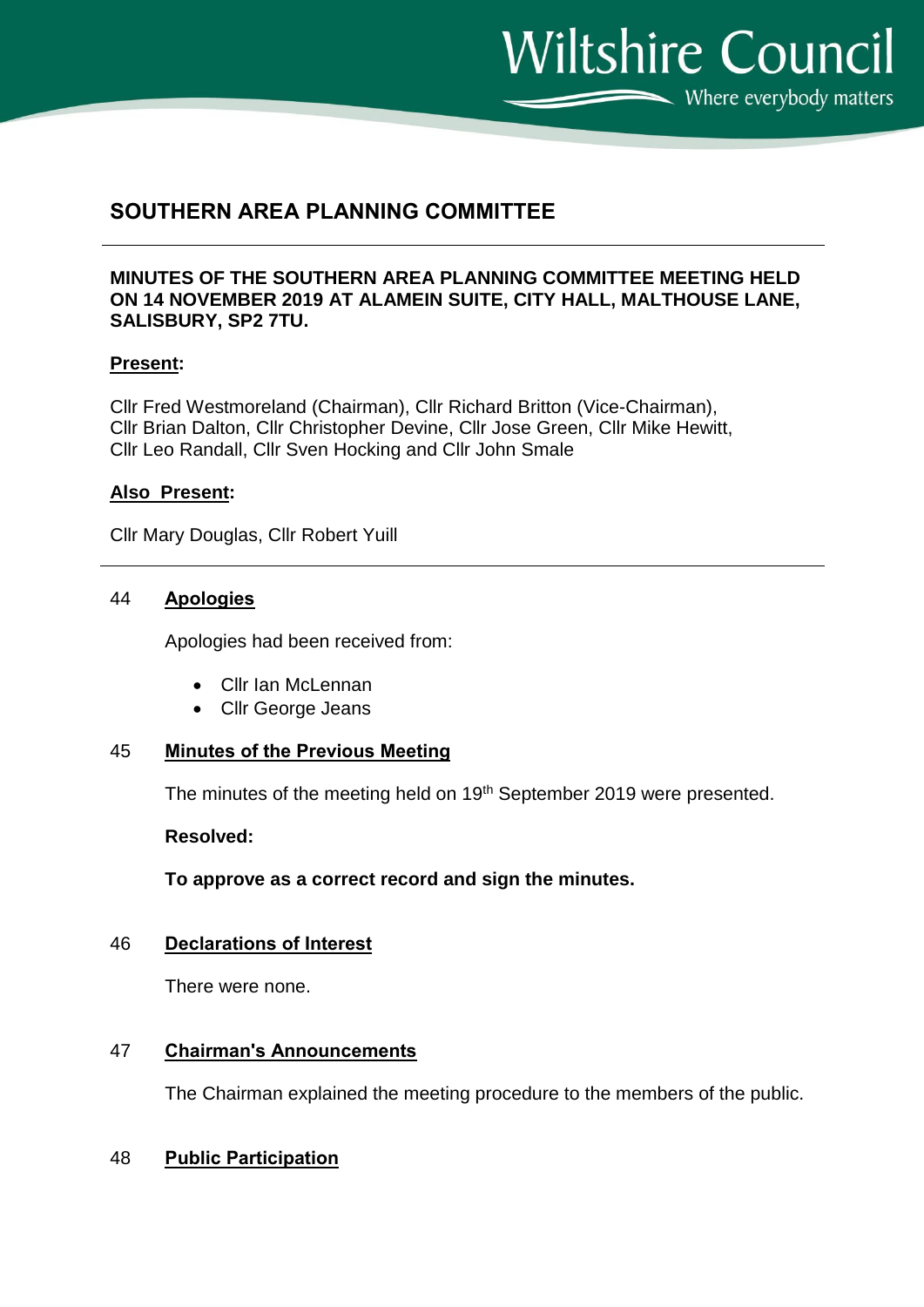The committee noted the rules on public participation.

# 49 **Planning Appeals and Updates**

The committee received details of the appeal decisions for the period of 06/09/2019 to 01/11/2019, as detailed in the agenda.

### **Resolved:**

**To note the Appeals Report for the period of 06/09/2019 to 01/11/2019.**

# 50 **Planning Applications**

## 51 **19/04863/FUL - Land at Ringwood Avenue, Amesbury, SP4 7PZ**

#### Public Participation

Russ Champ spoke in objection to the application Adam Pitt spoke in objection to the application Nikki Cook spoke in objection to the application Adam Bennett (Agent) spoke in support of the application

The Senior Planning Officer Georgina Wright presented the application for the erection of 19 affordable dwellings, creation of access, landscaping, parking and associated works on land at Ringwood Avenue, Amesbury. The application was recommended for approval subject to conditions, as set out in the report.

The Officer advised that Amesbury Town Council now supported the application.

The scheme proposals included mixed units on the site, with the main vehicular access via Ringwood Road.

Previous planning history was also detailed on page 31 of the report, however the last decision pre-dated the Core Strategy and Planning Policy Framework guidance. Page 32 provided the previous reasons for refusal. Members have to assess whether previous reason for refusal has been addressed.

Officers recommend that it has. The proposed number of units had reduced from 20 to 19. Large areas of hard standing had been reduced, and parking spaces now generally in between the properties they serve. Bungalows proposed in the western part of the site. 10 metre back gardens are identified

S106 funds would be secured from this development. There was a mixture of semi and detached properties, in brick and render.

The Committee was then able to ask technical questions of the Officer, where it was clarified that there was no density threshold set out in policy but 20 dwellings (38 dwellings per hectare) had previously been accepted by the last inspector on this site. The garages at the entrance to the site were part owned by the applicant and part were in private ownership. The applicant had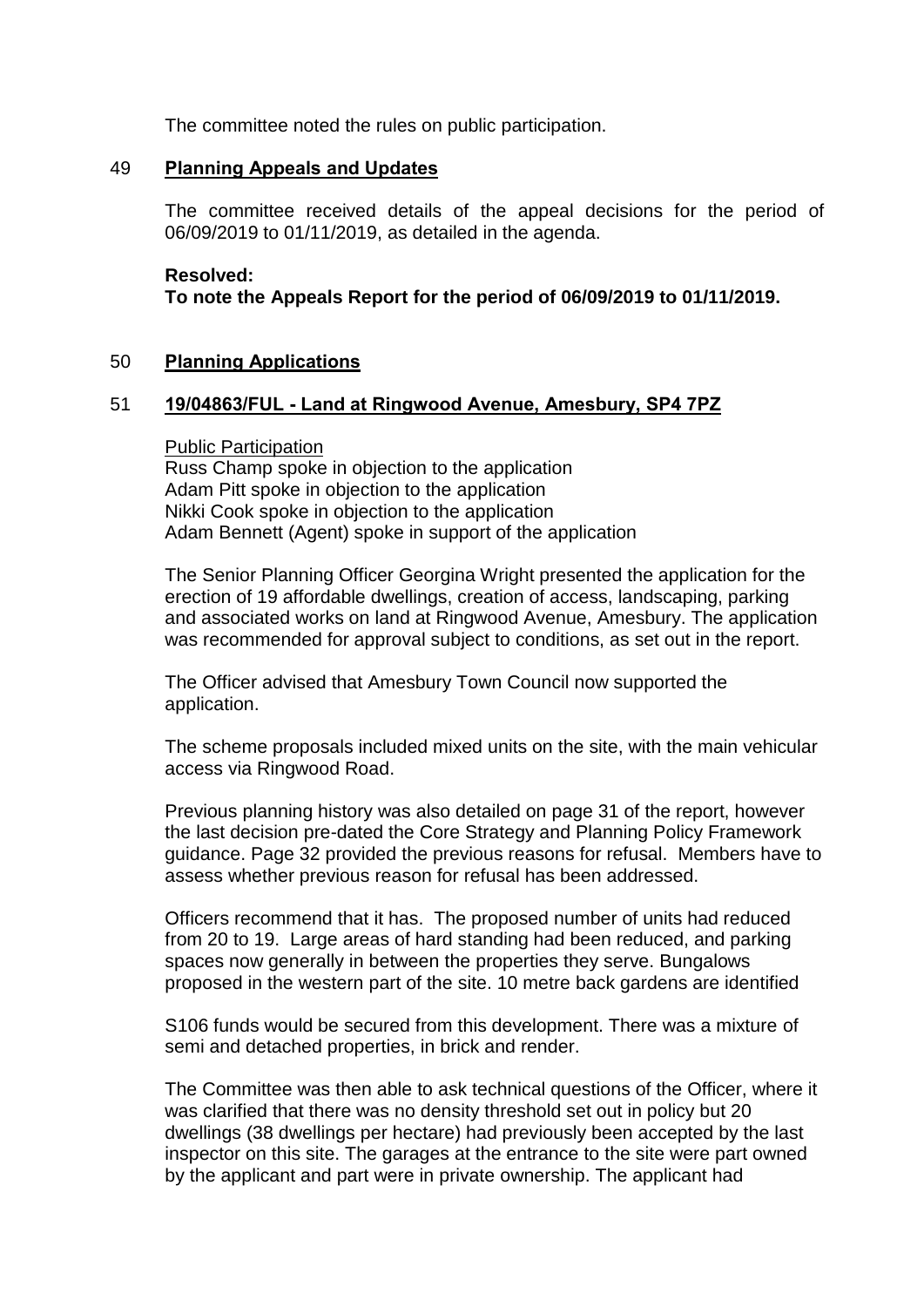confirmed that they could secure a pedestrian link through the garage blocks, despite not having control over all of them.

The housing estate was former MoD land which had been sold off. Policy required 6 units to be affordable housing, the proposals were for all 19 units to be affordable housing.

If the application was approved and the applicant later came back to request a reduction in affordable housing units on the site, the application would be assessed on its own merits at that time. But the current scheme is for 100% affordable units and this would be secured by the subsequent S106.

The width of the vehicular access was marginally narrower than had originally been requested by Highways, however the proposal had been accepted by Highways (requested 7m width and accepted 6.5m width). It is also the same as was accepted by the inspector previoulsy

Each of the properties surrounding the perimeter of the site, had a back gate into the field. But the field is privately owned. Village green status had been applied for in the past, this had not been successful. The site was not Council owned, and not in the Open Space Strategy, therefore must be considered as a private site.

The residents had been using the land, however there was no obligation to maintain that use.

Members of the Public were then given the opportunity to present their views as indicated above.

Some main points raised included that one of the garage owners stated he had deeds from 1990 showing that access via the garages was restricted to garage owners and the utility provider only.

It was reported that the centre of the field regularly turned into a bog, which it was suggested was due to a failing sewage system underground.

The Ecological survey was questioned as being out of date, as it did not reflect the vast amount of wildlife said to be living in the vicinity.

If the development went ahead, the rear access to the existing surrounding properties would be restricted.

Access to the site would not accommodate two vehicles passing without one mounting the pavement, thus impacting on pedestrian safety.

The Agent confirmed that the Town Council was now supportive of the proposal. There had been no other objections from statutory consultees.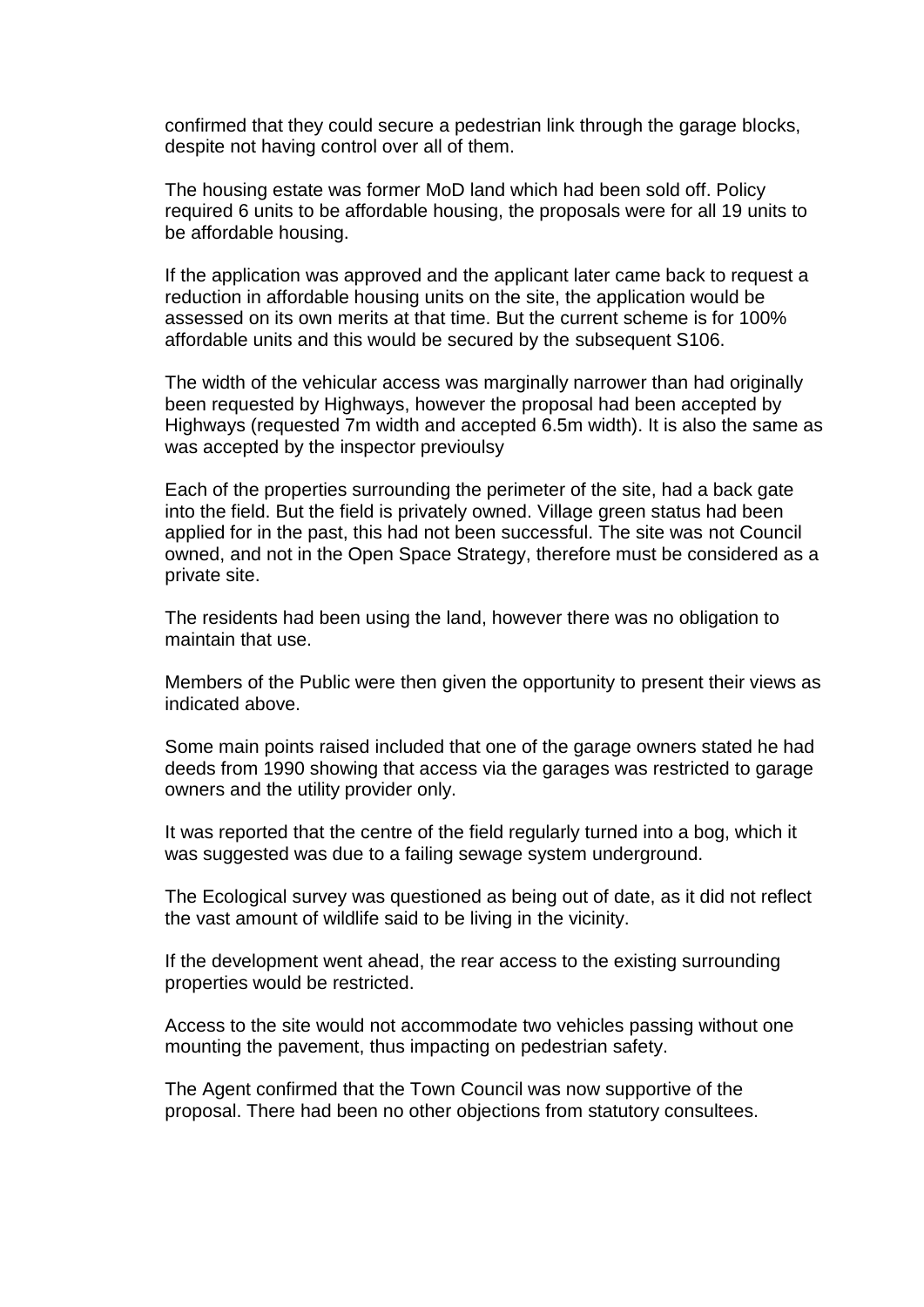The scheme had been subject to a number of changes since the previous application, with many of the concerns previously raised, now resolved by the applicant.

There was no lawful use or right for local residents to use the land as a public amenity space.

The Division Member Cllr Robert Yuill then spoke in objection to the application, noting that the proposed development of the land into housing had been going on for quite some time.

Cllr Yuill supported the local residents who did not feel the land should be developed, noting that each of the houses around the boundary to the site had been designed with a gate to access the open space.

The proposed design consisted of a several brick dwellings, rather than render, whereas all of the existing houses in the surrounding area were of render, which he felt was a unique design.

He noted that the garage blocks were not all owned by local residents. Moving the access point, as previously requested by the Police had resulted in a significantly narrower entrance, of 4.5m which would cause conflict. The footpath was 1.8m wide and had the potential to be overrun by vehicles.

There would also be conflict with people coming in and out of the garages as there was a tight bend with limited visibility. The proposed access was not suitable.

Deeds of a garage owner showed that access was only permissible by the garage owners and for the electricity provider to access the substation at the end, yet it was stated that the owner had access rights, so this was a conflict.

The long grass on the site was hiding wildlife and ecology, not detailed in the report.

Cllr Westmoreland then moved the motion of refusal against Officer recommendation, citing CP57, on the grounds of design, layout and local amenity, and in addition the appearance of the actual buildings. This was seconded by Cllr Hewitt.

Cllr Westmoreland noted that development of the site had been fought over since 2001 and that there had been a previous application for 20 dwellings. He felt that affordable houses should be built to a standard of any housing on the open market and members should consider it as they would market housing. Only one building had been removed from the original number. The plot was not suited to the proposed number of dwellings.

A debate followed where the key points raised included that it was likely the land would be built on at some point, however access and number of dwellings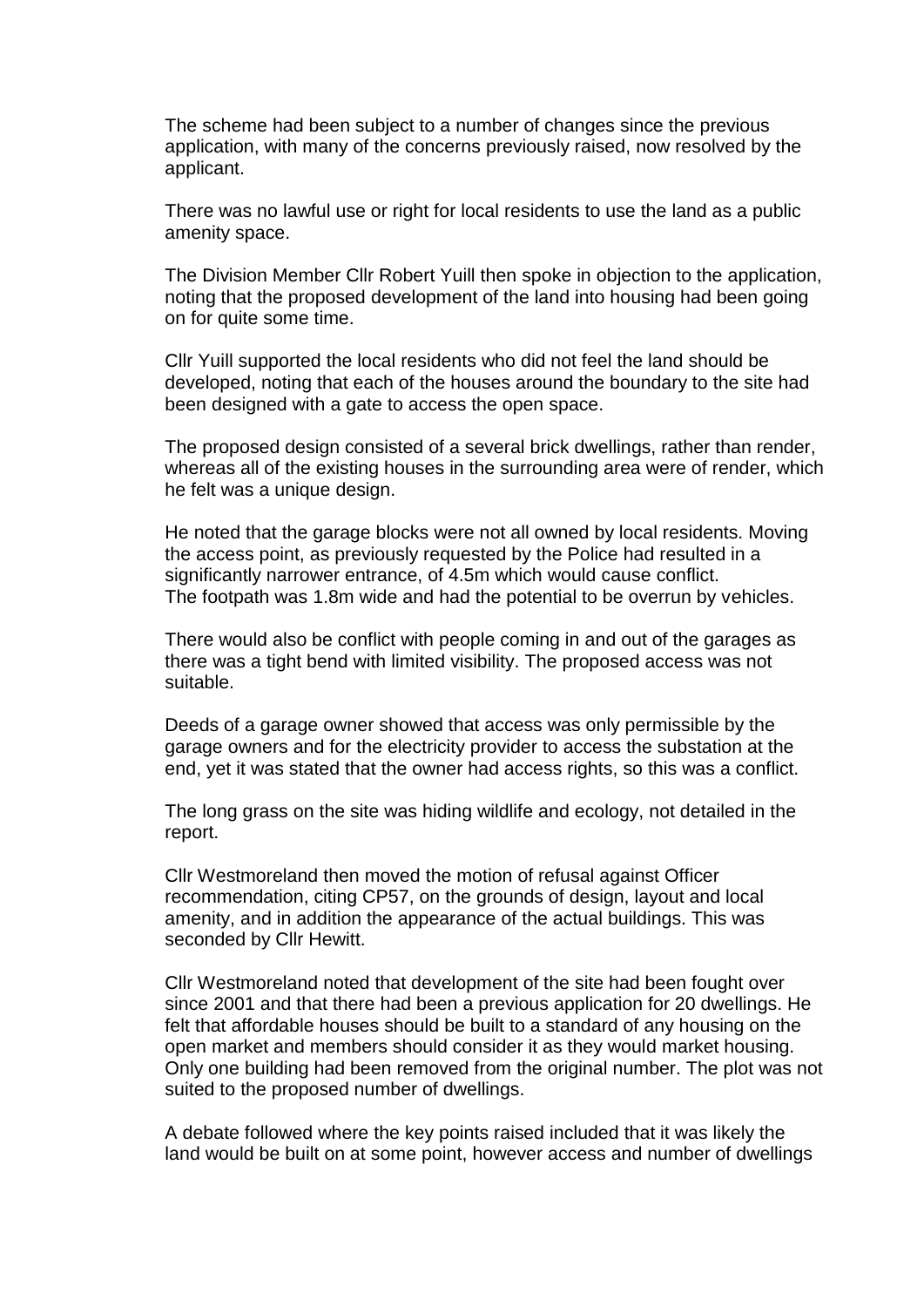would need to be considered, with consideration of the correct provision of a path for wheelchair users.

There was a lack of rental properties and this scheme was inside an existing housing estate, so the design was irrelevant as contained, and not visible outside of the development.

The level of affordable housing was good, however the number of dwellings on this site was still high. There were aspects of this site which were sub-standard.

Would Highways have objected if this had been a market development rather than an affordable housing scheme?

The elderly accessible units had been put at the bottom of the hill, to the back of the development. The access and sightlines presented issues with restrictions on visibility.

The Committee then voted on the motion of refusal against Officer recommendations.

## **Resolved:**

**That application 19/04863/FUL be refused for the reasons;**

- **1. The development by reason of its design, layout, appearance and density is considered to be a cramped form of development that is out of keeping with surrounding properties and results in an overdevelopment of the site thereby detracting from the visual amenities of properties in Lyndhurst Road. The proposals are therefore considered to be contrary to the National Planning Policy Framework and Wiltshire Core Strategy CP57 (Ensuring High Quality Design and Place Shaping)**
- **2. The proposed development fails to make provision for contributions towards off site public open space provision; primary and secondary school improvements; and waste management across the site, or to secure all of the proposed dwellings as affordable rented tenure. It is therefore considered that the proposals are contrary to Wiltshire Core Strategy policies CP3 (Infrastructure Requirements), CP43 (Providing Affordable Housing) and CP45 (Meeting Wiltshire's Housing Needs); Saved Salisbury District Local Plan policy R2 (Recreational Open Space); and the Council's Waste Storage and Collection: Guidance for Developers Supplementary Planning Document**

## 52 **19/00211/FUL - 124 Wilton Road, Salisbury, SP2 7JZ**

#### Public Participation

Benji Goehl spoke in objection to the application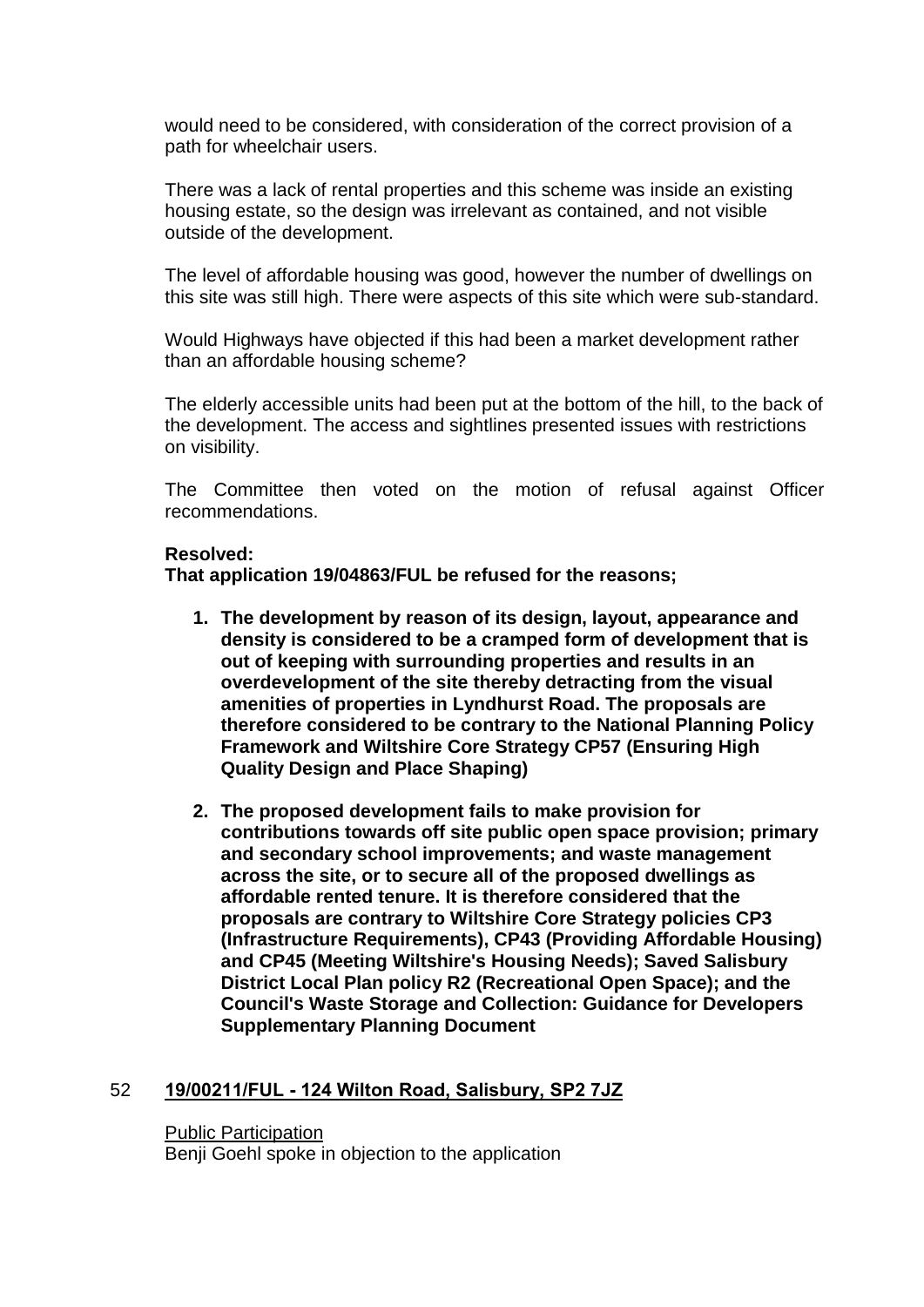The Senior Planning Officer Lucy Minting presented the application for the demolition of an existing unused building and the erection of 5 residential dwellings with associated access, parking and amenity, at 124 Wilton Road Salisbury.

The building was owned by Wiltshire Council, and was previously in use as a youth centre. The surrounding area included a mix of uses and dwellings.

The scheme included four 3 bed and two 2 bed semis with a total of 8 parking spaces. Each with front garden and garden to rear.

The proposals also included a landscaping strip along the Wilton Road side, to protect a mining bee habitat in the bank. There had also be a revision to the boundary acoustic fencing, it was now in keeping with the character of the area.

The application was recommended for approval subject to conditions, as set out in the report.

The Officer drew attention to late correspondence circulated at the meeting which detailed questions from a third party.

The Committee was then able to ask technical questions of the Officer, where it was clarified that there would be a condition to protect the bank with the mining bees.

The fence along Wilton Road was proposed to be 2.5m from the ground.

Members of the Public were then given the opportunity to present their views as indicated above. The main points were on the impacts of Climate Change and whether this scheme should be setting an example to others by including things such as electrical charging points and solar panels, as it was a Wiltshire council application and in an Air Quality monitoring zone.

The Division Member Cllr John Walsh was not in attendance.

Cllr Devine then moved the motion of approval in line with Officer recommendation. This was seconded by Cllr Westmoreland.

Cllr Devine felt the scheme was not over cramped, and although there was no visitor parking space, there were options for parking along the road. The mining bees were important and would be protected during construction. He felt this was a good use of the land and fits in well.

A debate followed where the key points raised included that the Council's declaration of a climate emergency, should see its applications taking the lead, however it was noted that the Core Strategy would be including aspects to support climate change initiatives. The Committee requested an informative on the inclusion of solar panels.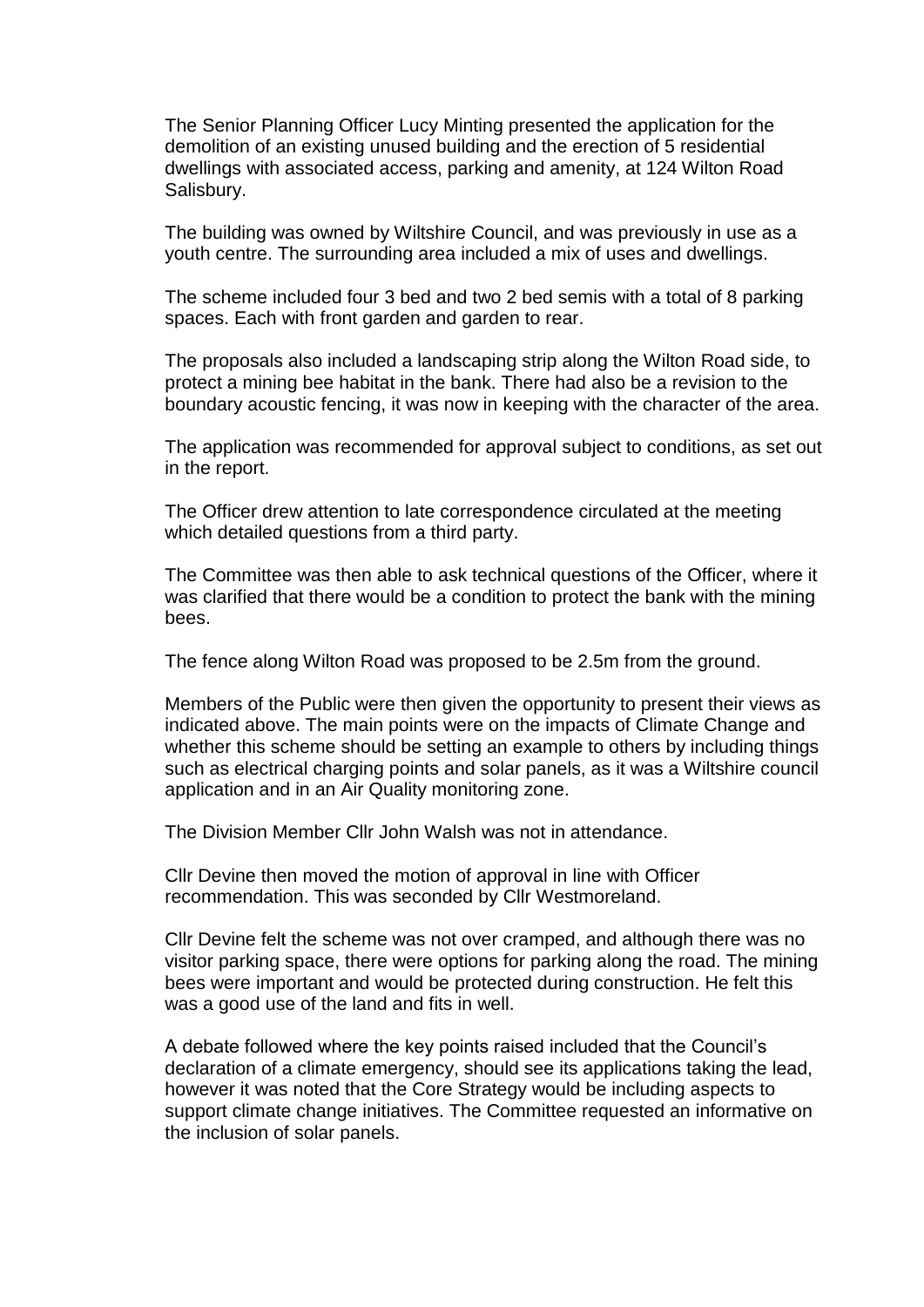It was felt that the duty of the Committee was to consider applications as they were presented, it could not say what it would like to see instead. Decisions need to be made on planning terms.

The height level of the fence would be quite intense, above the bank.

The Committee then voted on the motion of approval in line with Officer recommendations.

## **Resolved:**

**That application 19/00211/FUL be approved with conditions:** 

**(1) The development hereby permitted shall be begun before the expiration of three years from the date of this permission.** 

**REASON: To comply with the provisions of Section 91 of the Town and Country Planning Act 1990 as amended by the Planning and Compulsory Purchase Act 2004.**

**(2) The development hereby permitted shall be carried out in accordance with the following approved plans:** 

**Plan Reference: 5832-P091 Rev A Site Location Plan dated 22/01/2019, received by this office 07/02/2019 Plan Reference: 5832-P-11 Demolition Plan dated 19/10/2019, received by this office 07/02/2019 Plan Reference: 5832-P-30 Rev C Proposed Site Section dated 22/01/2019, received by this office 07/02/2019 Plan Reference: 5832-P-20 Rev C Proposed Floor Plans Plots 1, 2 & 3 dated 30/05/2019, received by this office 11/09/2019 Plan Reference: 5832-P-21 Rev C Proposed Floor Plans 4 & 5 dated 30/05/2019, received by this office 11/09/2019 Plan Reference: 5832-P-83 Rev D Street Scene B-B C-C dated 30/09/2019, received by this office 30/09/2019 Plan Reference: 5832-P-70 Rev C Proposed Elevations Plots 1, 2, & 3 dated 30/05/2019, received by this office 17/06/2019 Plan Reference: 5382-P-12 Rev G Proposed Site Layout dated 22/08/2019, received by this office 17/06/2019 Plan Reference: 5382-P-71 Rev C Proposed Elevations Plots 4 & 5 dated 30/05/2019, received by this office 17/06/2019 Plan Reference: 5382-P-82 Rev F Indicative Street Scene A-A dated 12/06/2019, received by this office 17/06/2019 Environmental Noise Impact Assessment (Reference IMP4922-4), received by this office 18/04/2019**

**REASON: For the avoidance of doubt and in the interests of proper planning.**

**(3) No development shall commence on site above ground floor slab level until the exact details and samples of the materials and finishes to be**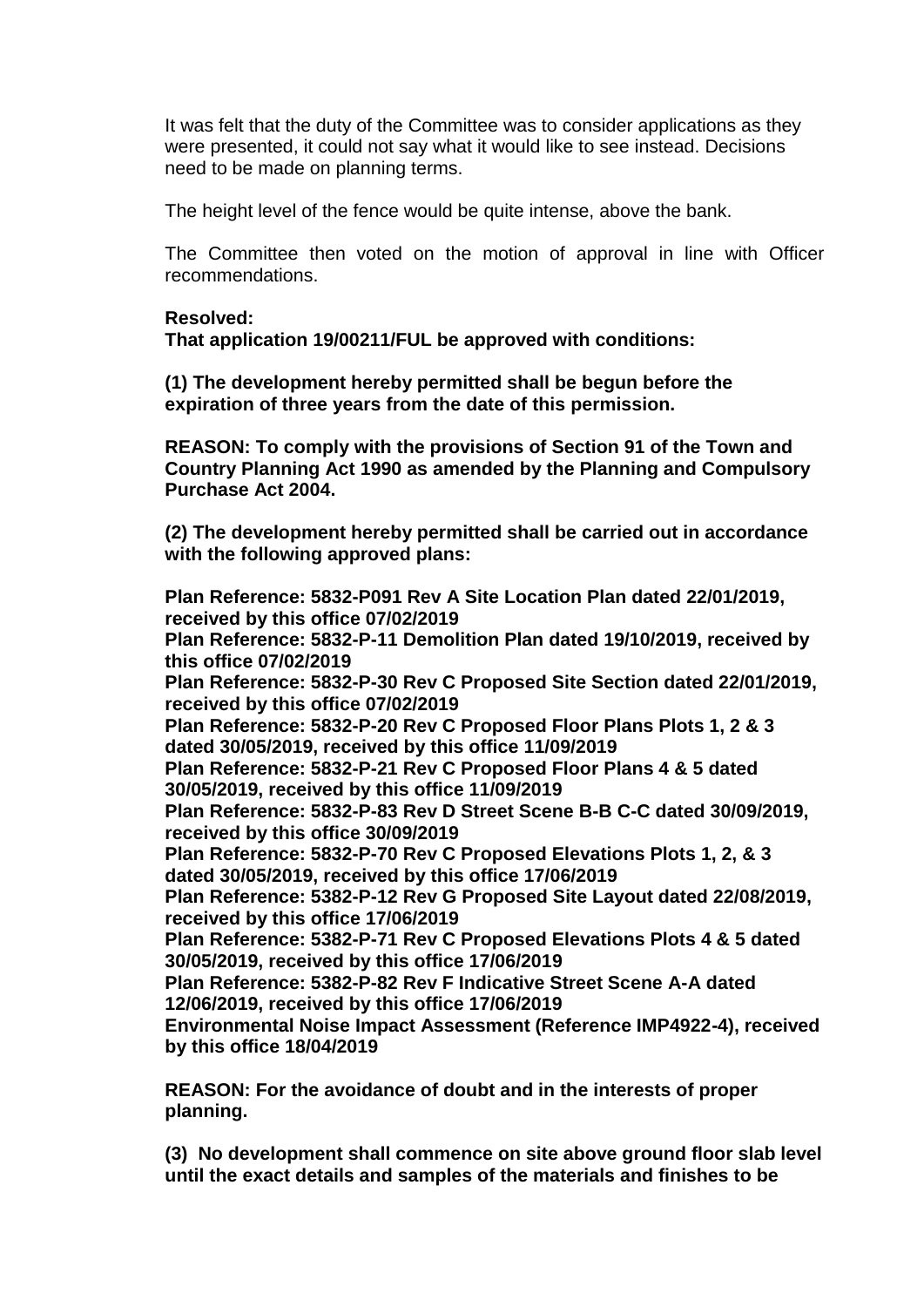**used for the external walls (including boundary walls) and roofs have been submitted to and approved in writing by the Local Planning Authority. Development shall be carried out in accordance with the approved details.**

**REASON: The application contained insufficient information to enable this matter to be considered prior to granting planning permission and the matter is required to be agreed with the Local Planning Authority before development commences in order that the development is undertaken in an acceptable manner, in the interests of visual amenity and the character and appearance of the area.**

**(4) No development shall commence on site until large scale details of all window frames (1:5 scale elevations and 1:2 scale sections) including vertical and horizontal cross-sections through openings to show the positions of window frames within openings (the depth of reveal) have been submitted to and approved in writing by the Local Planning Authority. Development shall be carried out in accordance with the approved details.**

**REASON: The application contained insufficient information to enable this matter to be considered prior to granting planning permission and the matter is required to be agreed with the Local Planning Authority before development commences in order that the development is undertaken in an acceptable manner, in the interests of visual amenity and the character and appearance of the area.**

**(5) No development shall commence on site until large scale details (1:5 scale elevations and 1:2 scale sections) of proposed boundary treatments (to include details of railings and brickwork cappings to piers, oversailing coping to plinth walls and a timber top rail to the vertical close boarded fence) have been submitted to and approved in writing by the Local Planning Authority. The development shall be carried out in accordance with the approved details prior to the first occupation of the dwellings hereby permitted and shall be maintained in perpetuity.**

**REASON: The application contained insufficient information to enable this matter to be considered prior to granting planning permission and the matter is required to be agreed with the Local Planning Authority before development commences in order that the development is undertaken in an acceptable manner, in the interests of visual amenity and the character and appearance of the area and to ensure the creation and retention of an environment free from intrusive levels of traffic noise; commercial premises and activity, in the interests of the amenities of future occupiers.**

**(6) There shall be no occupation of the dwellings hereby approved until the development has been completed in accordance with the agreed scheme of works for noise attenuation to include:**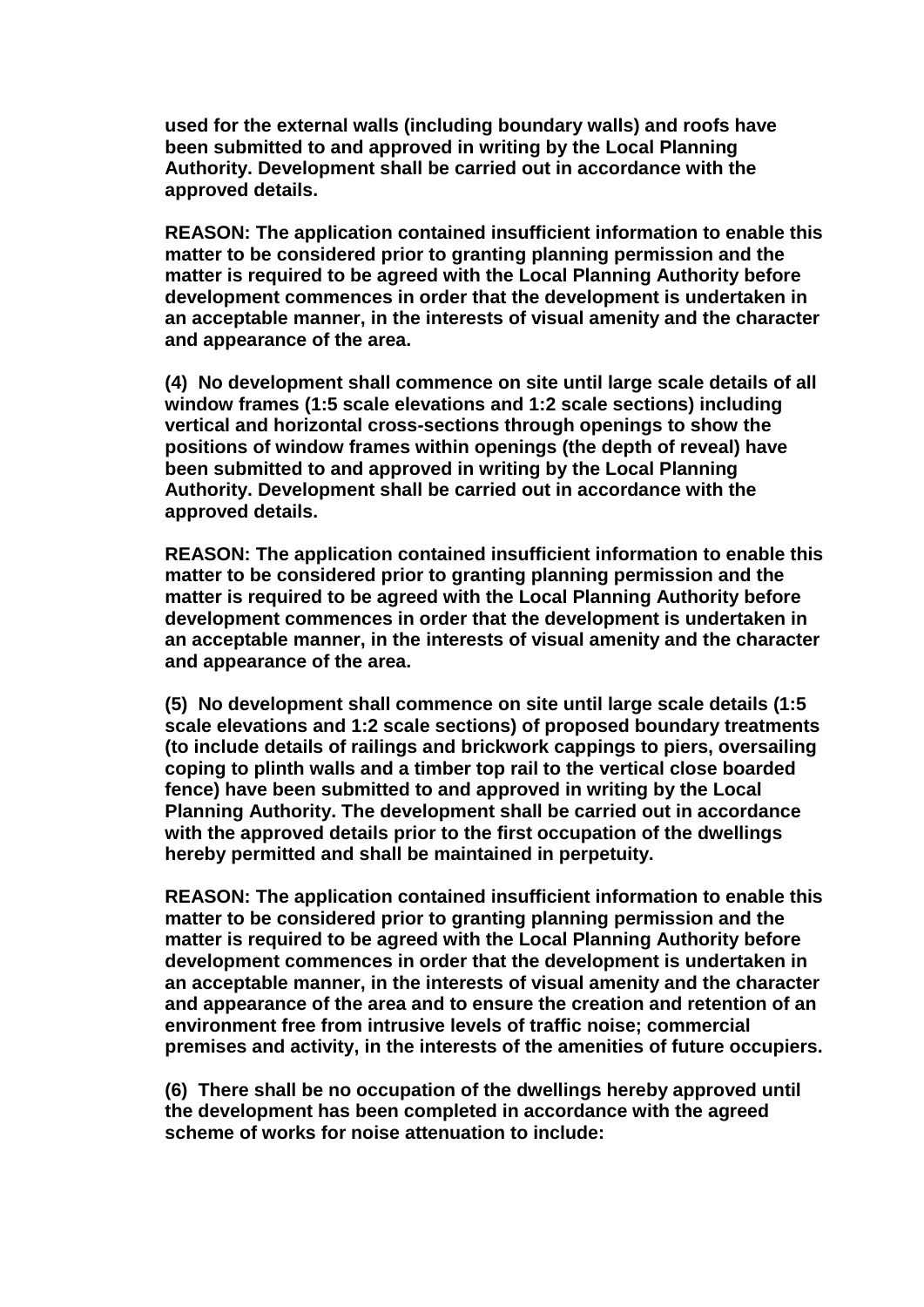**- Noise attenuation measures, including the installation of glazing and a Mechanical Ventilation with Heat Recovery (MVHR) Ventilation System as detailed in Section 9 of the Impact Acoustic Environmental Noise Impact Assessment (ref IMP4922-4) received by this office 18/04/2019**

**- Noise attenuation measures for external amenity space as detailed in Section 10.2 of Impact Acoustic Environmental Noise Impact Assessment (ref IMP4922-4) received by this office 18/04/2019**

**The approved attenuation works shall be maintained in accordance with the approved details at all times thereafter.**

**REASON: To ensure internal noise levels are acceptable to British Standard 8233:2014 and in order to ensure the creation and retention of an environment free from intrusive levels of traffic noise; commercial premises and activity, in the interests of the amenities of future occupiers.**

**(7) No development shall commence on site until a construction management plan has been submitted to and approved in writing by the local planning authority. The plan shall include details of the measures that will be taken to reduce and manage the emission of noise, vibration and dust during the demolition and/or construction phase of the development. It shall include details of the following:**

**i. The movement of construction vehicles;**

**ii. The cutting or other processing of building materials on site;**

**iii. Wheel washing and vehicle wash down facilities;**

**iv. The transportation and storage of waste and building materials;**

**v. The recycling of waste materials (if any)**

**vi. The loading and unloading of equipment and materials**

**vii. The location and use of generators and temporary site accommodation**

**viii. Pile driving (If it is to be within 200m of residential properties) The construction/demolition phase of the development will be carried out fully in accordance with the construction management plan at all times.**

**(8) No development shall commence on site until an investigation of the history and current condition of the site to determine the likelihood of the existence of contamination arising from previous uses has been carried out and all of the following steps have been complied with to the satisfaction of the Local Planning Authority:**

**Step (i) A written report has been submitted to and approved by the Local Planning Authority which shall include details of the previous uses of the site for at least the last 100 years and a description of the current condition of the site with regard to any activities that may have caused contamination. The report shall confirm whether or not it is likely that contamination may be present on the site.**

**Step (ii) If the above report indicates that contamination may be present on or under the site, or if evidence of contamination is found, a more detailed site investigation and risk assessment should be carried out in**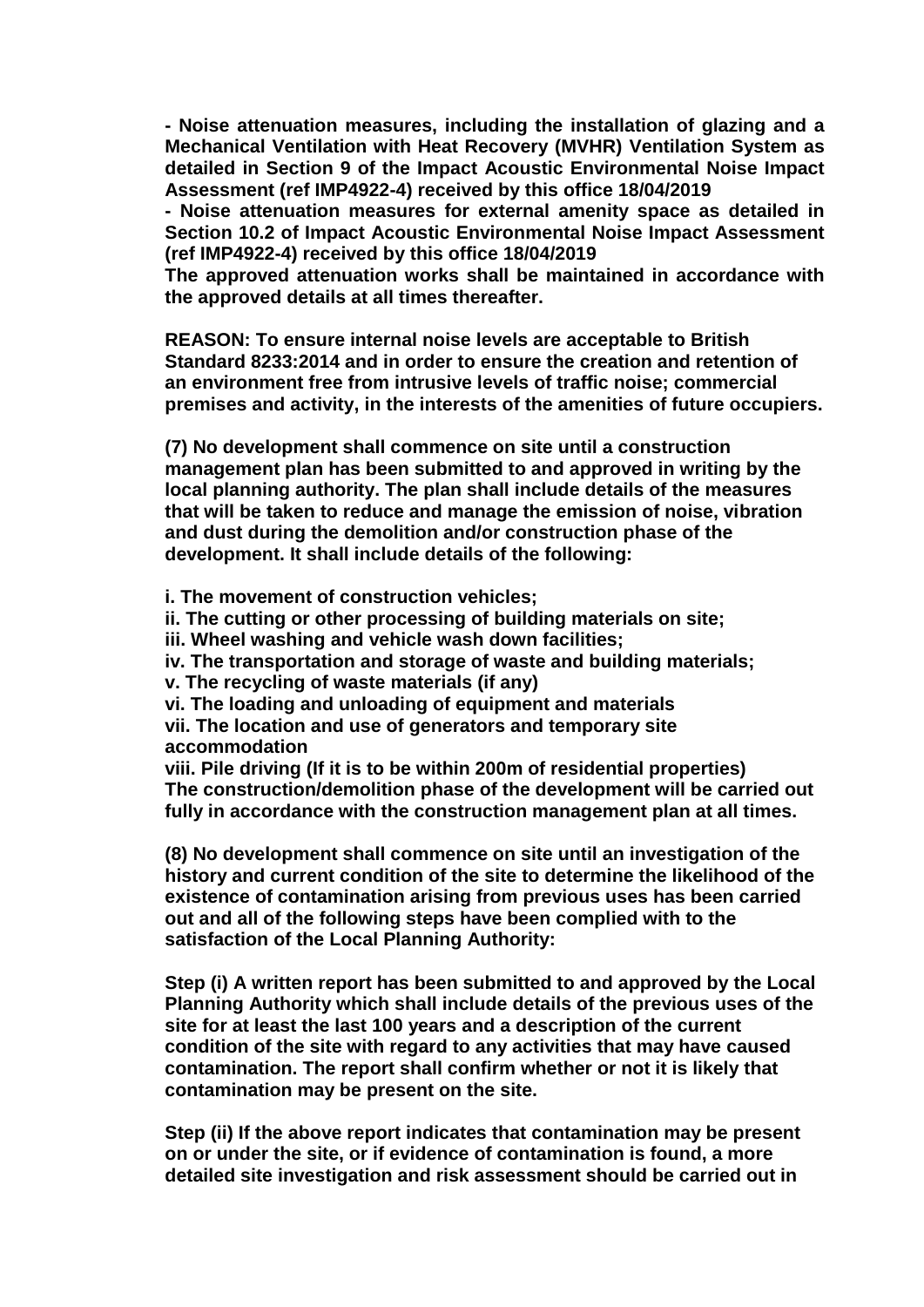**accordance with DEFRA and Environment Agency's "Model Procedures for the Management of Land Contamination CLR11" and other authoritative guidance and a report detailing the site investigation and risk assessment shall be submitted to and approved in writing by the Local Planning Authority.**

**Step (iii) If the report submitted pursuant to step (i) or (ii) indicates that remedial works are required, full details have been submitted to the Local Planning Authority and approved in writing and thereafter implemented prior to the commencement of the development or in accordance with a timetable that has been agreed in writing by the Local Planning Authority as part of the approved remediation scheme. On completion of any required remedial works the applicant shall provide written confirmation to the Local Planning Authority that the works have been completed in accordance with the agreed remediation strategy.**

**(9) No development shall commence on site until a scheme of hard and soft landscaping has been submitted to and approved in writing by the Local Planning Authority, the details of which shall include:-**

- **full details of the extent of the Mining Bee bank to Wilton Road to be retained undisturbed, together with measures for its protection in the course of development (to include works of demolition);**
- **a detailed planting specification showing all plant species, supply and planting sizes and planting densities; and**
- **all hard and soft surfacing materials;**

**REASON: The application contained insufficient information to enable this matter to be considered prior to granting planning permission and the matter is required to be agreed with the Local Planning Authority before development commences in order that the development is undertaken in an acceptable manner, to ensure a satisfactory landscaped setting for the development and in the interests of retaining the bank to Wilton Road undisturbed for continued use by Mining bees and other invertebrates.**

**(10) The development including works of demolition shall be completed in accordance with the agreed details for the protection of the Mining Bee bank to Wilton Road to be submitted pursuant to condition no 9. All soft landscaping comprised in the approved details of landscaping shall be carried out in the first planting and seeding season following the first occupation of the dwelling or the completion of the development whichever is the sooner; All shrubs, trees and hedge planting shall be maintained free from weeds and shall be protected from damage by vermin and stock. Any trees or plants which, within a period of five years, die, are removed, or become seriously damaged or diseased shall be replaced in the next planting season with others of a similar size and species, unless otherwise agreed in writing by the local planning authority. All hard landscaping shall also be carried out in accordance with the approved details prior to the occupation of any part of the development or in accordance with a programme to be agreed in writing with the Local Planning Authority.**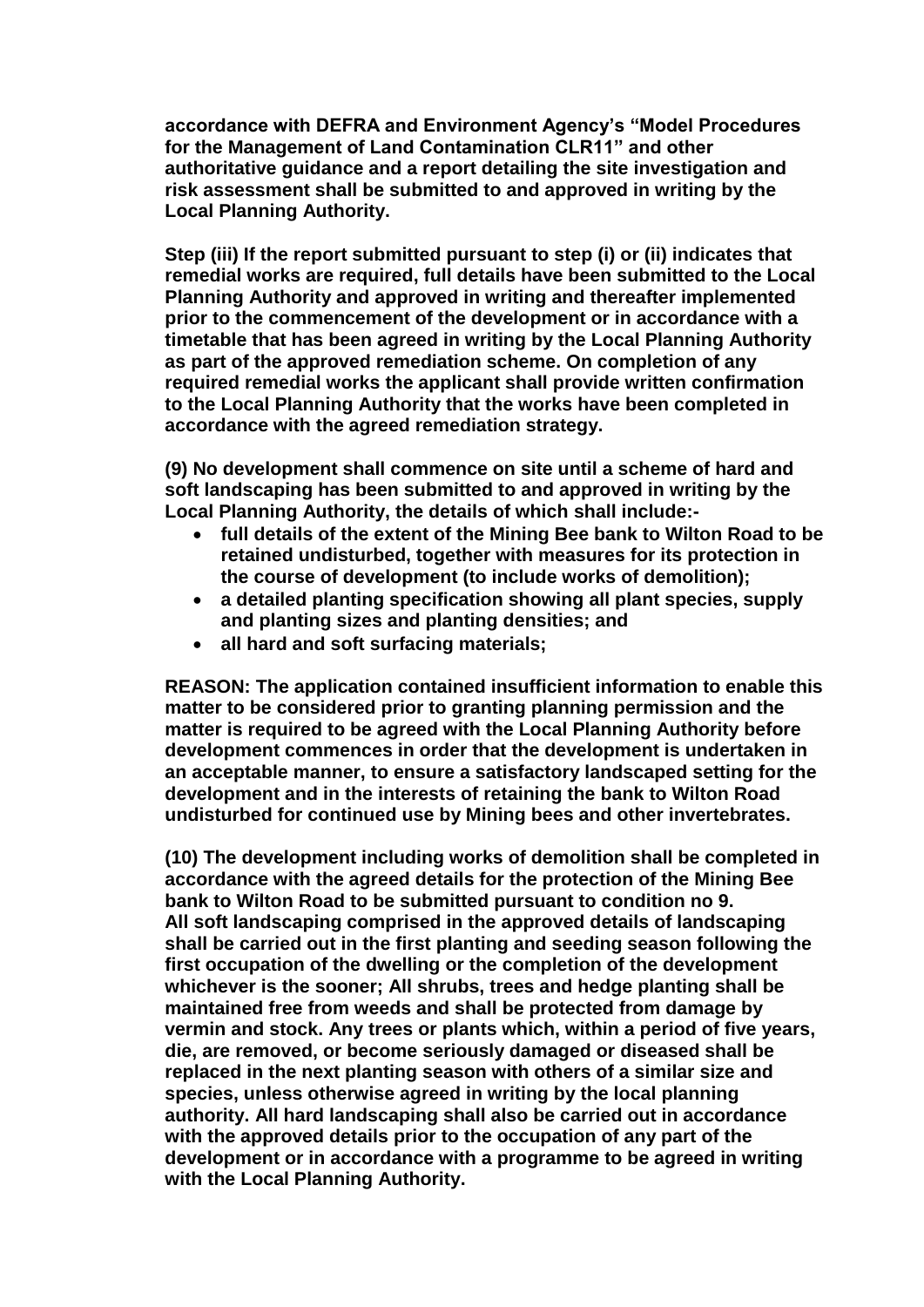**Following completion of the development hereby approved and soft landscaping in accordance with the details agreed under condition 9, there shall be no works of development to the Mining Bee bank to Wilton Road (the extent of which having been agreed under condition 9) which shall remain undisturbed other than for maintenance, unless otherwise agreed in writing upon submission of a planning application.**

**REASON: To ensure a satisfactory landscaped setting for the development and the protection of existing important landscape features and in the interests of retaining the bank to Wilton Road undisturbed for continued use by Mining bees and other invertebrates.**

**(11) No development shall commence on site until details of secured covered cycle parking on the site have been submitted to and approved in writing by the local planning authority. These facilities shall be provided in accordance with the approved details and made available for use prior to the first occupation of the dwellings hereby permitted and shall be retained for use at all times thereafter.** 

**REASON: To ensure that satisfactory facilities for the parking of cycles are provided and to encourage travel by means other than the private car.** 

**(12) The development hereby permitted shall not be occupied until the area between the nearside carriageway edge and a line drawn 2.0 metres parallel thereto over the entire New Zealand Road site frontage has been cleared of any obstruction to visibility at and above a height of 600mm above the nearside carriageway level (other than the details of the boundary walls agreed under condition 5). That area shall be maintained free of obstruction at all times thereafter.**

**REASON: In the interests of highway safety.**

**(13) No dwelling hereby permitted shall be occupied until the parking spaces together with the access thereto, have been provided in accordance with the details shown on the approved plans. The areas shall be maintained for those purposes at all times thereafter.**

**REASON: In the interests of highway safety and the amenity of future occupants.**

**(14) The dwellings shall not be occupied until the Building Regulations Optional requirement of a maximum water use of 110 litres per day has been complied with.**

**REASON: To avoid any adverse effects upon the integrity of the River Avon Special Area of Conservation (SAC).**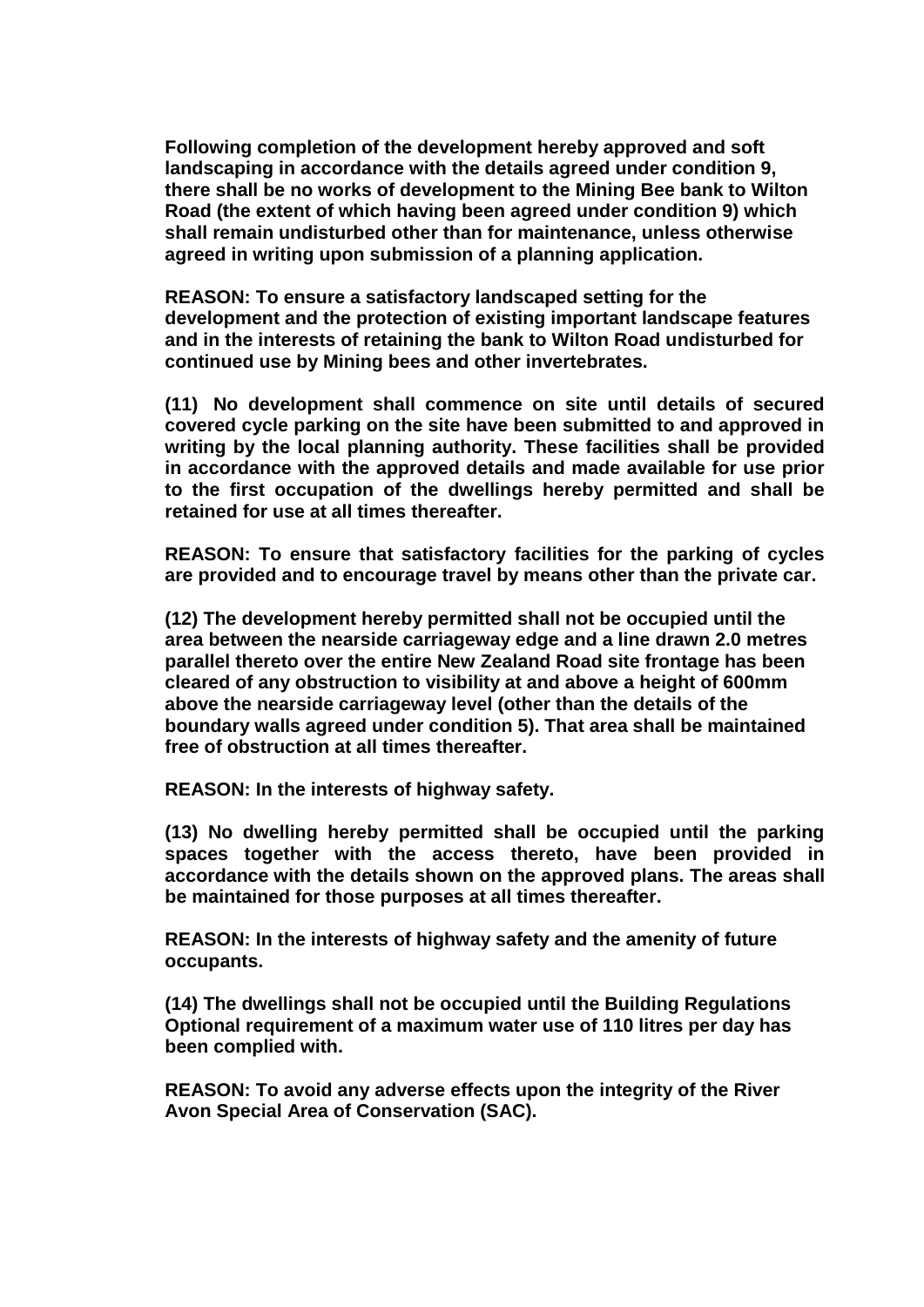**(15) No construction or demolition work shall take place on Sundays or Public Holidays or outside the hours of 07:30 to 18:00 Monday to Friday and 08:00 to 13:00 on Saturdays.**

**REASON: To protect the amenity of nearby residents.**

**(16) Notwithstanding the provisions of the Town and Country Planning (General Permitted Development) (England) Order 2015 (or any Order revoking or re-enacting or amending that Order with or without modification), there shall be no additions to, or extensions or enlargements of any building forming part of the development hereby permitted.** 

**REASON: In the interests of the amenity of the area and to enable the Local Planning Authority to consider individually whether planning permission should be granted for additions, extensions or enlargements.**

**(17) Notwithstanding the provisions of the Town and Country Planning (General Permitted Development) (England) Order 2015 (or any Order revoking or re-enacting or amending that Order with or without modification), no window, dormer window or rooflight, or other forms of openings shall be inserted above first floor level in the roofslopes or elevations of all plots; or above ground floor level to the gable elevations of plots 1, 3 and 4 of the development hereby permitted.** 

**REASON: In the interests of residential amenity and privacy and visual amenity to maintain the character and appearance of the development.**

*INFORMATIVE TO APPLICANT: Community Infrastructure Levy The applicant is advised that the development hereby approved may represent chargeable development under the Community Infrastructure Levy Regulations 2010 (as amended) and Wiltshire Council's CIL Charging Schedule. If the development is determined to be liable for CIL, a Liability Notice will be issued notifying you of the amount of CIL payment due. If an Additional Information Form has not already been submitted, please submit it now so that we can determine the CIL liability. In addition, you may be able to claim exemption or*  relief, in which case, please submit the relevant form so that we can determine *your eligibility. The CIL Commencement Notice and Assumption of Liability must be submitted to Wiltshire Council prior to commencement of development. Should development commence prior to the CIL Liability Notice being issued by the local planning authority, any CIL exemption or relief will not apply and full payment will be required in full and with immediate effect. Should you require further information or to download the CIL forms please refer to the Council's Website* 

*[www.wiltshire.gov.uk/planninganddevelopment/planningpolicy/communityinfrast](http://www.wiltshire.gov.uk/planninganddevelopment/planningpolicy/communityinfrastructurelevy) [ructurelevy.](http://www.wiltshire.gov.uk/planninganddevelopment/planningpolicy/communityinfrastructurelevy)*

*INFORMATIVE: Private Property/Access Rights*

*The applicant is requested to note that this permission does not affect any private property rights and therefore does not authorise the carrying out of any*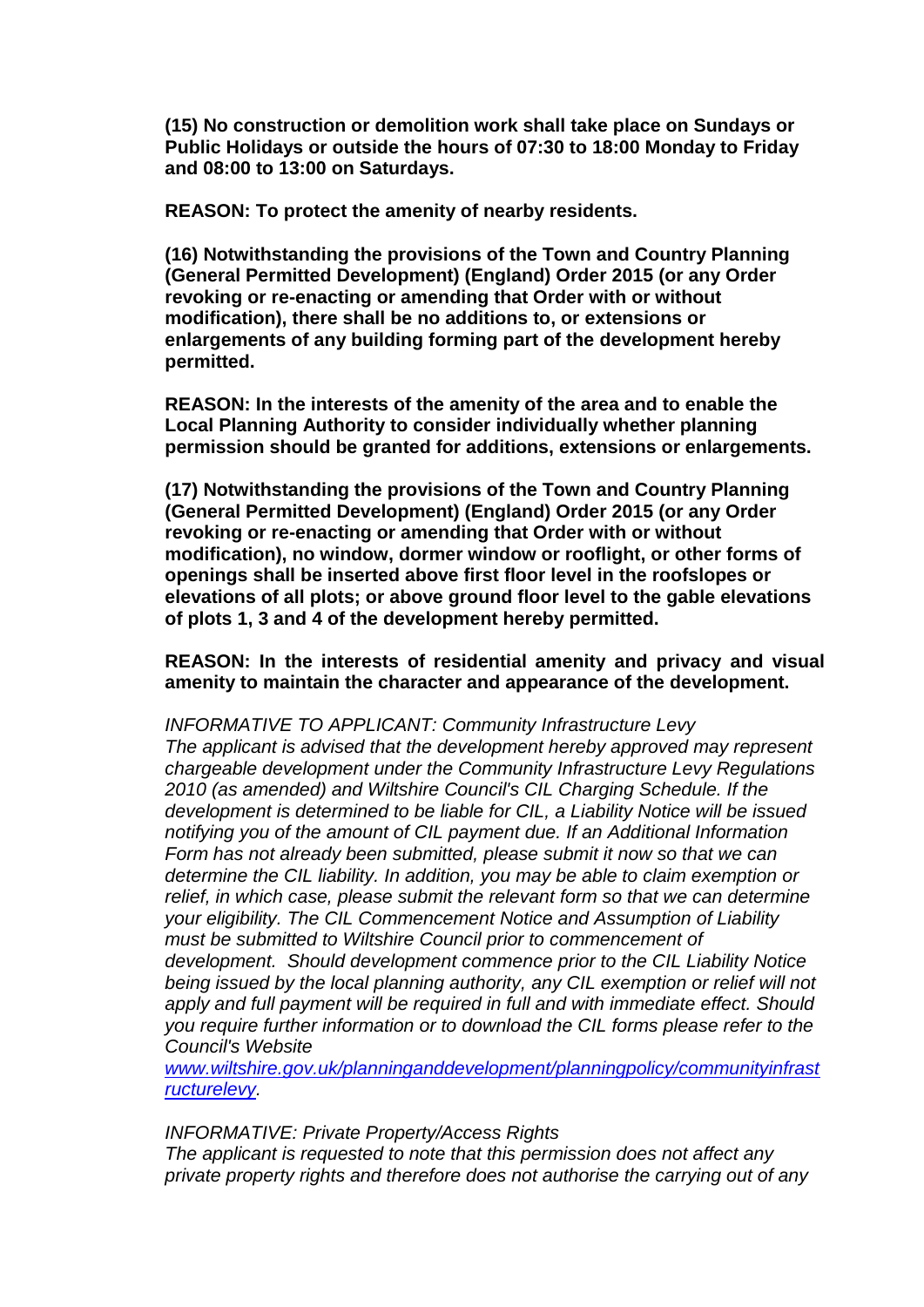*work on land outside their control. If such works are required it will be necessary for the applicant to obtain the landowners consent before such works commence.*

*The applicant is advised to consider the third party comments re private rights and the developers should satisfy themselves/resolve matters before development commences.*

*If you intend carrying out works in the vicinity of the site boundary, you are also advised that it may be expedient to seek your own advice with regard to the requirements of the Party Wall Act 1996.*

*INFORMATIVE TO APPLICANT: Material Samples*

*Please note that Council offices do not have the facility to receive material samples. Please deliver material samples to site and inform the Planning Officer where they are to be found.*

*To be acceptable to the local planning authority it is considered that 'slate roof tiles' will need to be of slate and not incongruous concrete roof tiles and Oatmeal coloured render not a stark white render in this setting.*

*INFORMATIVE TO APPLICANT: Wessex Water*

*The applicant has indicated that foul sewerage will be disposed of via the main sewer.*

*Rainwater running off new driveways and roofs will require consideration so as not to increase the risk of flooding. The applicant has indicated in the current application that rainwater (also referred to as "surface water") will be disposed of via the main sewer.*

*Applying for new drainage and water supply connections If your proposals require new connections to the public foul sewer and public water mains, notes and application forms can be found here.*

*Are existing public sewers or water mains affected by the proposals? According to our records there are no recorded public sewers or water mains within the red line boundary of the development site. Please refer to the notes on the attached map for advice on what to do if an uncharted pipe is located.*

*Is the surface water strategy acceptable to Wessex Water? One of our main priorities in considering a surface water strategy is to ensure that surface water flows, generated by new impermeable areas, are not connected to the foul water network which will increase the risk of sewer flooding and pollution.*

*You have indicated that surface water will be disposed of via the main sewer. The strategy is currently acceptable to Wessex Water. We will support measures, such as permeable paving and rain butts, which reduce surface water run of into the existing surface water sewer, to improve water quality and reduce flood risk. Detailed application must prove a minimum 30% reduction in total flow from site to account for climate change.*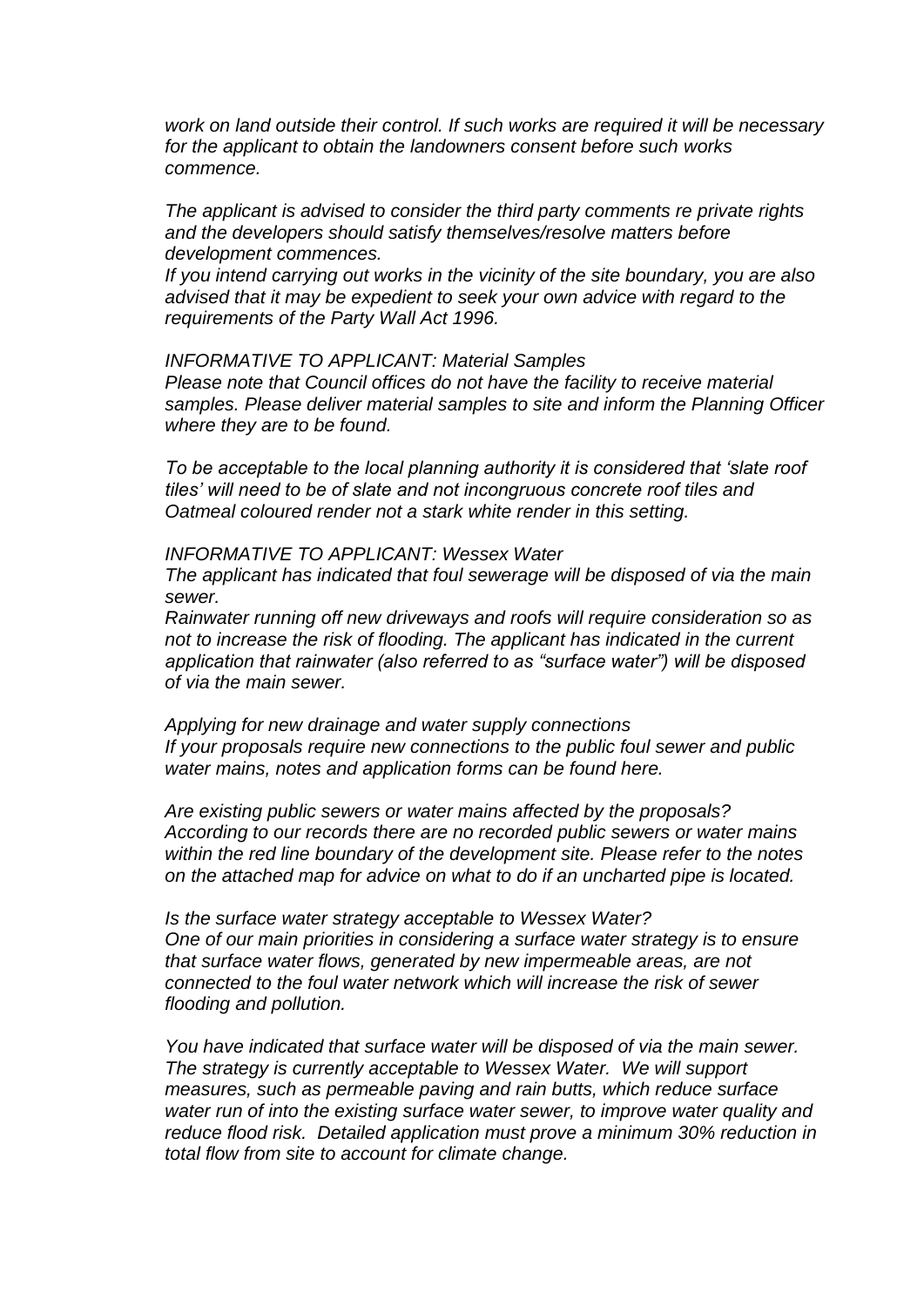#### *INFORMATIVE TO APPLICANT: Bats*

*There is a very small risk that bats may occur at the development site. The council considers it would be unreasonable to require the applicant to submit a*  bat survey because this could be considered disproportionate to the scale of *development. Furthermore, given the particular proposals for the site, the council considers that if bats were found, mitigation would probably not require further planning permission and a Natural England Licence would be forthcoming. Nevertheless, anyone undertaking this development should be aware that bats and their roosting places are protected at all times by the Conservation of Habitats and Species Regulations 2010. Planning permission for development does not provide a defence against prosecution under this legislation or substitute for the need to obtain a bat licence if an offence is likely. Consideration should be given to engage a professional ecologist to provide a watching brief during the demolition works. If bats or evidence of bats is found at any stage of development, the applicant is advised to follow the advice of a professional ecologist or to contact Natural England's Batline through the internet.*

#### *INFORMATIVE TO APPLICANT: Swifts*

*The applicant's attention is drawn to the letter from Salisbury and Wilton Swifts (SAWS) dated 24/02/2019 regarding at least two pairs of swifts nesting within 200m of the site and urging the developer to the install swift bricks into the*  fabric of the new building during the construction phase of the development in *the interests of biodiversity enhancement.*

#### *INFORMATIVE TO APPLICANT: Air Quality*

*The development is below the threshold for which an Air Quality Assessment or Screening Assessment is required, however the Council is keen to promote contributions towards reducing vehicle emissions across Wiltshire in keeping with our current Air Quality Strategy and Core Policy 55. In this regard we are keen to see the uptake of Ultra Low Energy Vehicle(ULEV) Infrastructure and to this end would ask that the applicant consider what ULEV infrastructure could be incorporated at this development e.g. Electric Vehicle Charging. This is being done at other developments currently and should serve to enhance their environmental image and marketability.*

*INFORMATIVE TO APPLICANT: Sustainable Construction The applicant is encouraged to consider the incorporation of sustainable construction details into the scheme in order to achieve high energy performance standards (including the consideration of the use of solar technology, Passivhaus standards and insulation measures)*

*INFORMATIVE TO APPLICANT: Environmental Protection Act 1990 The applicant should be aware that Councils must investigate complaints about issues that could be a 'statutory nuisance' (a nuisance covered by the Environmental Protection Act 1990). If a complaint of statutory nuisance is justified an Abatement Notice can be served upon the person responsible, occupier or owner of the premises requiring that the nuisance be abated. In light of this legislation, the Public Protection team recommend the following:*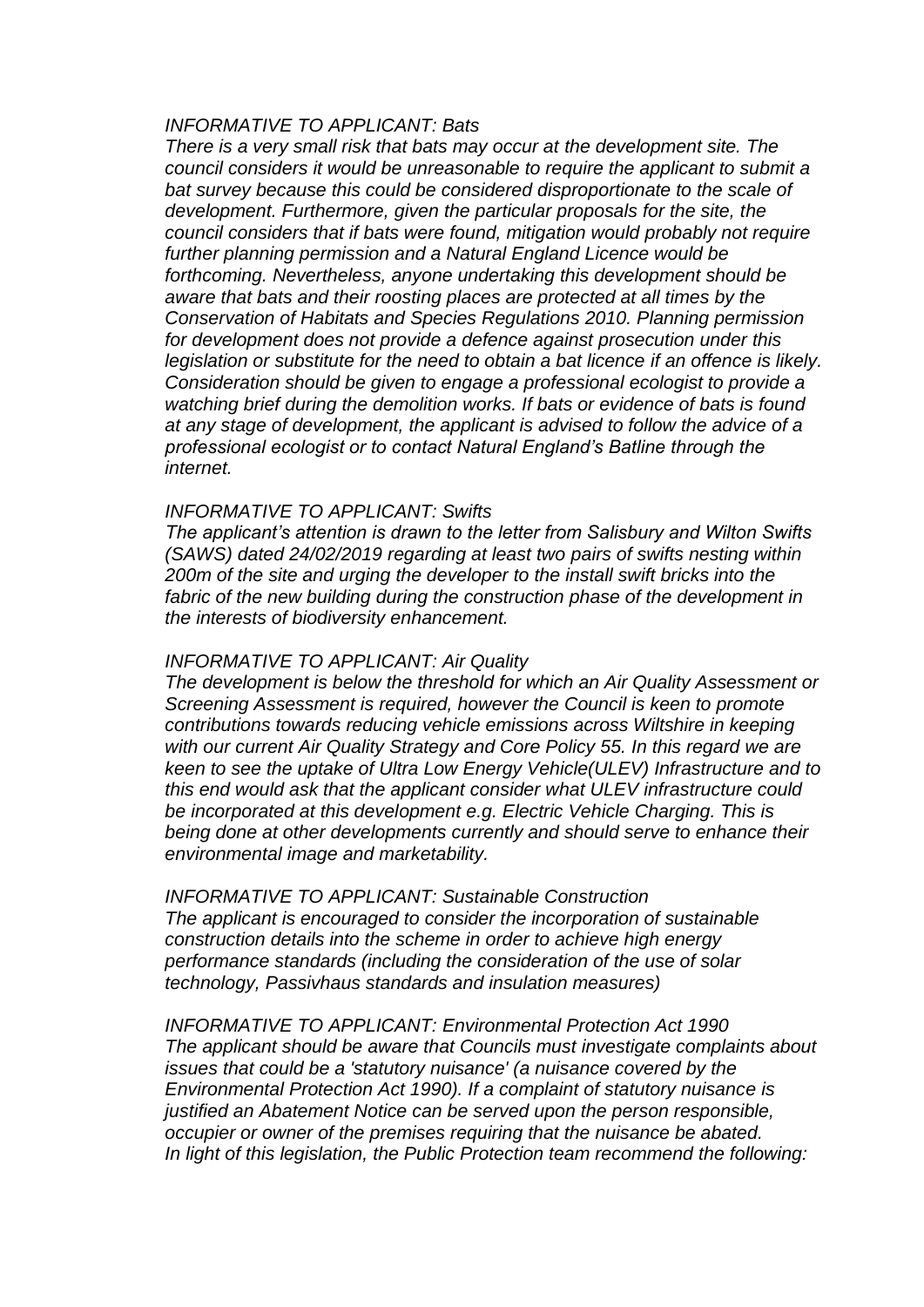*• No burning of waste or other materials shall take place on the development site during the demolition/construction phase of the development.*

*• Measures should be taken to reduce and manage the emission of dust during the demolition and/or construction phase of the development.*

## 53 **19/06176/FUL - 34 Park Lane Salisbury**

#### Public Participation

Mr Weaver spoke in objection to the application Darryl Howell spoke in support of the application Rodney Job spoke in support of the application

The Planning Team Leader Richard Hughes presented the application to demolish the existing bungalow and erection of 3 townhouses with a detached triple garage, associated parking and vehicular access (resubmission of 18/06402/FUL), at 34 Park Lane, Salisbury, as detailed in the report.

The Officer clarified that a response from Highways had been received, they had agreed the amended layout of parking, and requested a condition be applied.

The application was recommended for approval subject to conditions, as set out in the report.

It was noted that part of Park Lane had already been developed to the south.

The site had previously been given planning permission for the development of 2 bungalows with a garage. The application for consideration only related to the front of the site.

Issues raised with neighbouring amenity, relating to concerns over reduced daylight as a result of the development. The plan showed the proposed scheme would be positioned forward from the neighbouring property, with an element of single story at the rear.

There was already a block of flats adjacent to the site.

An outline plan had previously been approved on the site. This scheme included a total of 9 parking spaces.

The Committee was then able to ask technical questions of the Officer, where it was clarified that the approximate height of the proposed development was relatively the same as what had been approved in the outline application.

There was not a full list of proposed materials on the application, if desired by the Committee this could be included on the conditions.

The existing flats position sat slightly in front of the proposed development, with the neighbouring house sat slightly further back in a stepped style along the row.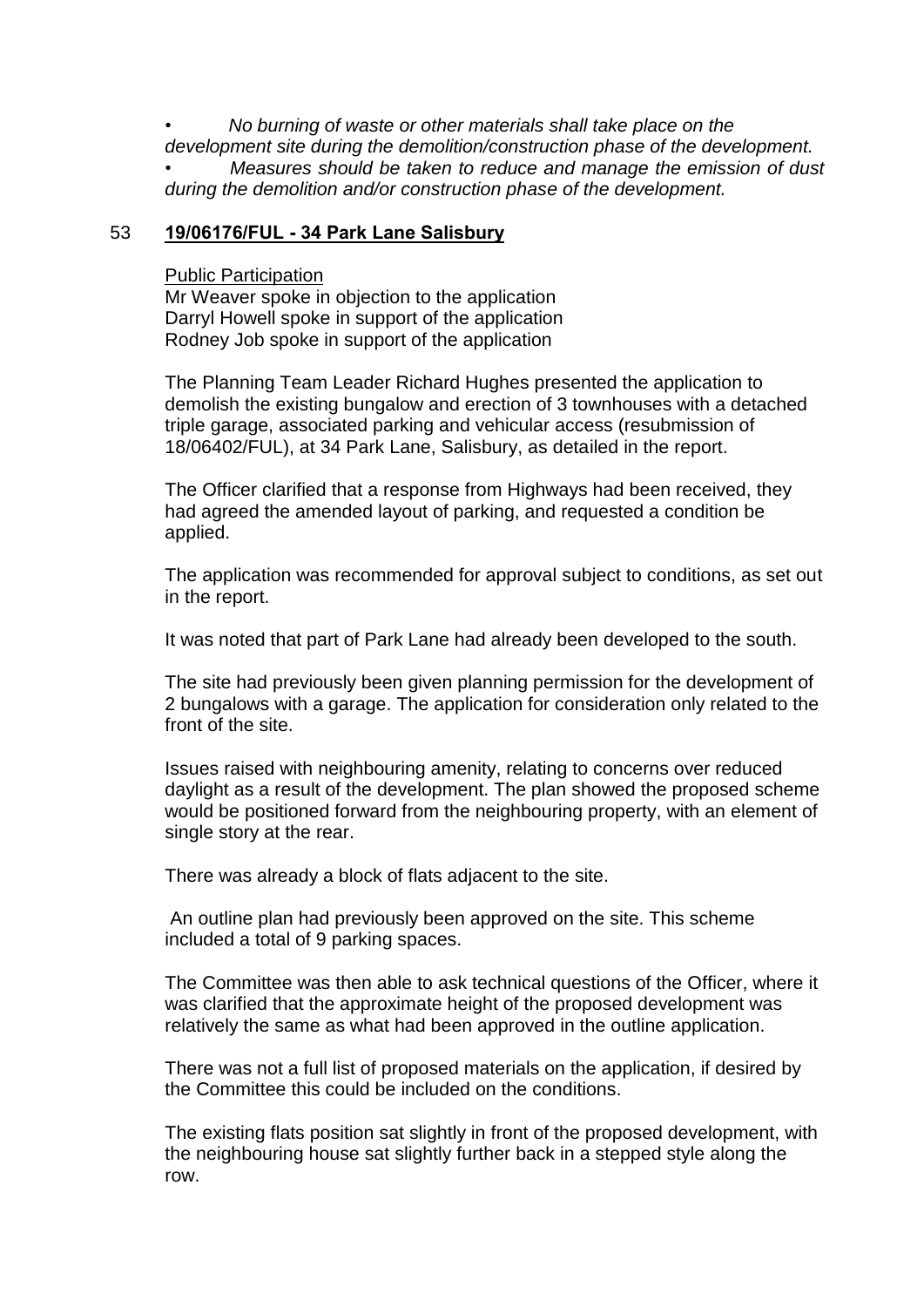Members of the Public were then given the opportunity to present their views as indicated above. The main points raised included that the development would impact on the levels of light received by neighbouring house and would there would be an element of overlooking.

The previously approved Outline consent had not indicated the height of the previous scheme. The new scheme was considered to be overdevelopment for the size of this site, as the footprint was 20% larger.

The development would provide three family homes which would be highly sustainable and have access to local amenity. The Outline permission was for a block of 4 flats. The style of the new scheme had a Georgian influence and would complement other properties in Park Lane.

The scheme had the support of the Tree Officer.

The overlooking from the townhouses would be minimised by the use of oblique glass in the windows.

This scheme was superior in design than the previous outline application.

The Division Member Cllr Mary Douglas then spoke on the application noting that she had called the application in to enable a full debate at Committee.

The number of beds in the outline application was much lower than the new scheme. When I tried to compare the footprint it was difficult to make a clear judgement on what the differences were, due to the quality of the plans.

Yes we need more housing and yes this is sustainable, but if you look at Park Lane, when you go from Stratford Road there was a higher density of housing at one end. Did we want to increase the density of housing in this area also?

It was hard to see how this development would not change the character of this part of Park Lane.

Cllr Douglas did not ask the Committee to vote in one way or the other, but asked for it to be debated.

The Committee agreed that the poor quality of the plans provided were difficult to decipher. The Chairman asked the Planning Officer to clarify some of the details from the plans shown on the slides at the meeting.

Cllr Westmoreland then moved the motion of approval in line with Officer recommendation. This was seconded by Cllr Hewitt.

A debate followed where the key points raised included that Outline planning permission had already been granted for a block of four flats. The new scheme was more favourable.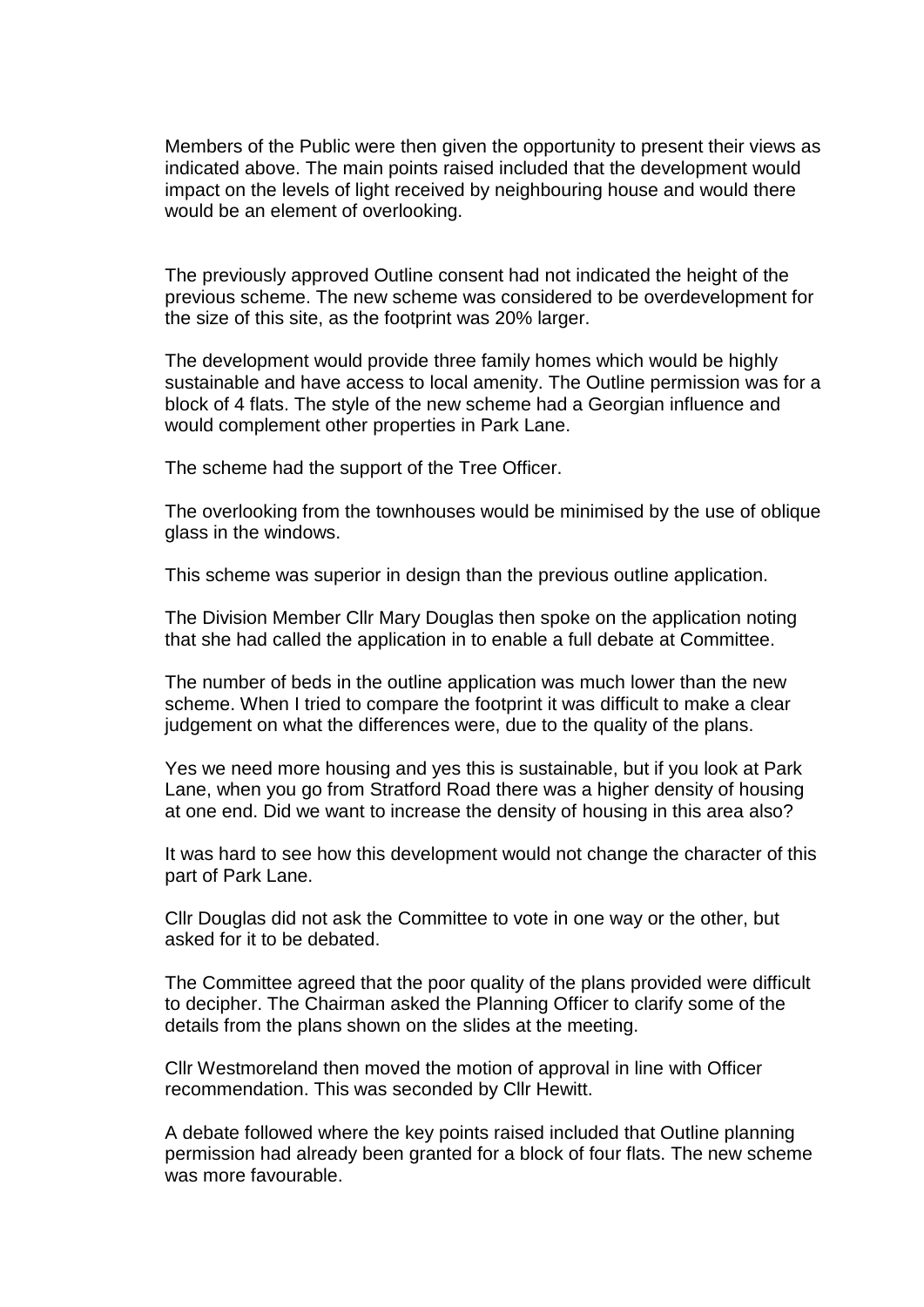The scheme was of a classic Victorian design so in-keeping with the properties in the area. The trees were also protected.

The Committee then voted on the motion of approval in line with Officer recommendations.

#### **Resolved:**

**That application 19/06176/FUL be approved with conditions:** 

**Conditions:** 

**1 The development hereby permitted shall be begun before the expiration of three years from the date of this permission.**

**REASON: To comply with the provisions of Section 91 of the Town and Country Planning Act 1990 as amended by the Planning and Compulsory Purchase Act 2004.**

**2 No development shall commence on site until the exact details and samples of the materials to be used for the external walls and roofs have been submitted to and approved in writing by the Local Planning Authority. Development shall be carried out in accordance with the approved details.**

**REASON: In the interests of visual amenity and the character and appearance of the area**

**3 No railings, fences, gates, walls, bollards and other means of enclosure development shall be erected in connection with the development hereby permitted until details of their design, external appearance and decorative finish have been submitted to and approved in writing by the Local Planning Authority. Development shall be carried out in accordance with the approved details prior to the development being occupied / brought into use.**

**REASON: In the interests of visual amenity and the character and appearance of the area.**

**4 No development shall commence on site until a scheme of hard and soft landscaping has been submitted to and approved in writing by the Local Planning Authority, the details of which shall include:**

**location and current canopy spread of all existing trees and hedgerows on the land;**

**full details of any to be retained, together with measures for their protection in the course of development;**

**a detailed planting specification showing all plant species, supply and planting sizes and planting densities;** 

**finished levels and contours;**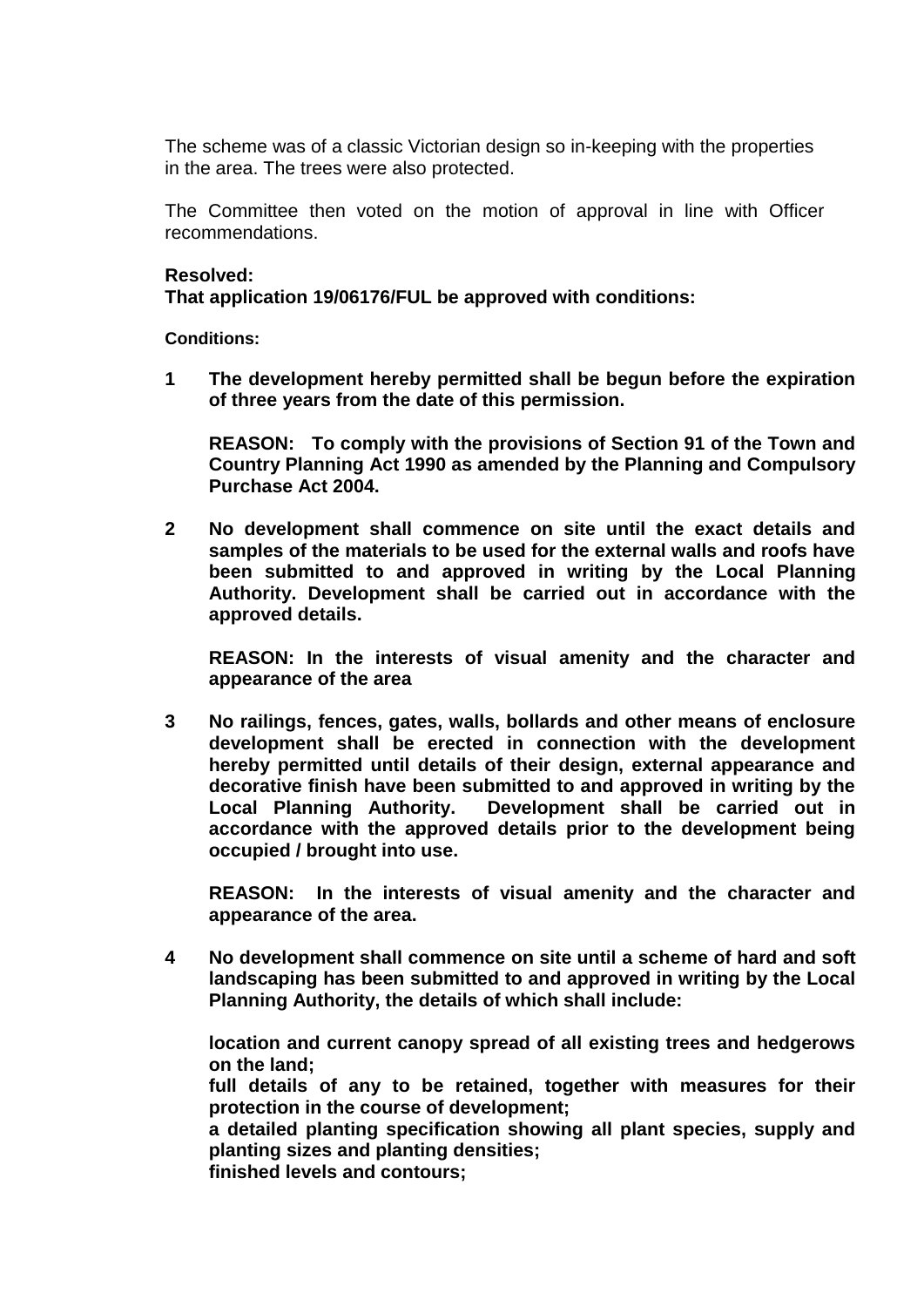**means of enclosure; car park layouts;** 

**REASON: The matter is required to be agreed with the Local Planning Authority before development commences in order that the development is undertaken in an acceptable manner, to ensure a satisfactory landscaped setting for the development and the protection of existing important landscape features.**

**5 No demolition, site clearance or development shall commence on site, and; no equipment, machinery or materials shall be brought on to site for the purpose of development, until a Tree Protection Plan showing the exact position of each tree/s and their protective fencing in accordance with British Standard 5837: 2012: "Trees in Relation to Design, Demolition and Construction -Recommendations"; has been submitted to and approved in writing by the Local Planning Authority, and;** 

**The protective fencing shall be erected in accordance with the approved details. The protective fencing shall remain in place for the entire development phase and until all equipment, machinery and surplus materials have been removed from the site. Such fencing shall not be removed or breached during construction operations.**

**No retained tree/s shall be cut down, uprooted or destroyed, nor shall any retained tree/s be topped or lopped other than in accordance with the approved plans and particulars. Any topping or lopping approval shall be carried out in accordance British Standard 3998: 2010 "Tree Work - Recommendations" or arboricultural techniques where it can be demonstrated to be in the interest of good arboricultural practise.**

**If any retained tree is removed, uprooted, destroyed or dies, another tree shall be planted at the same place, at a size and species and planted at such time, that must be agreed in writing with the Local Planning Authority.**

**No fires shall be lit within 15 metres of the furthest extent of the canopy of any retained trees or hedgerows or adjoining land and no concrete, oil, cement, bitumen or other chemicals shall be mixed or stored within 10 metres of the trunk of any tree or group of trees to be retained on the site or adjoining land.**

**REASON: In the interests of visual amenity** 

**6 No part of the development hereby permitted shall be brought into use/occupied until the access, turning area and parking spaces have been completed in accordance with the details shown on the approved plans. The areas shall be maintained for those purposes at all times thereafter.**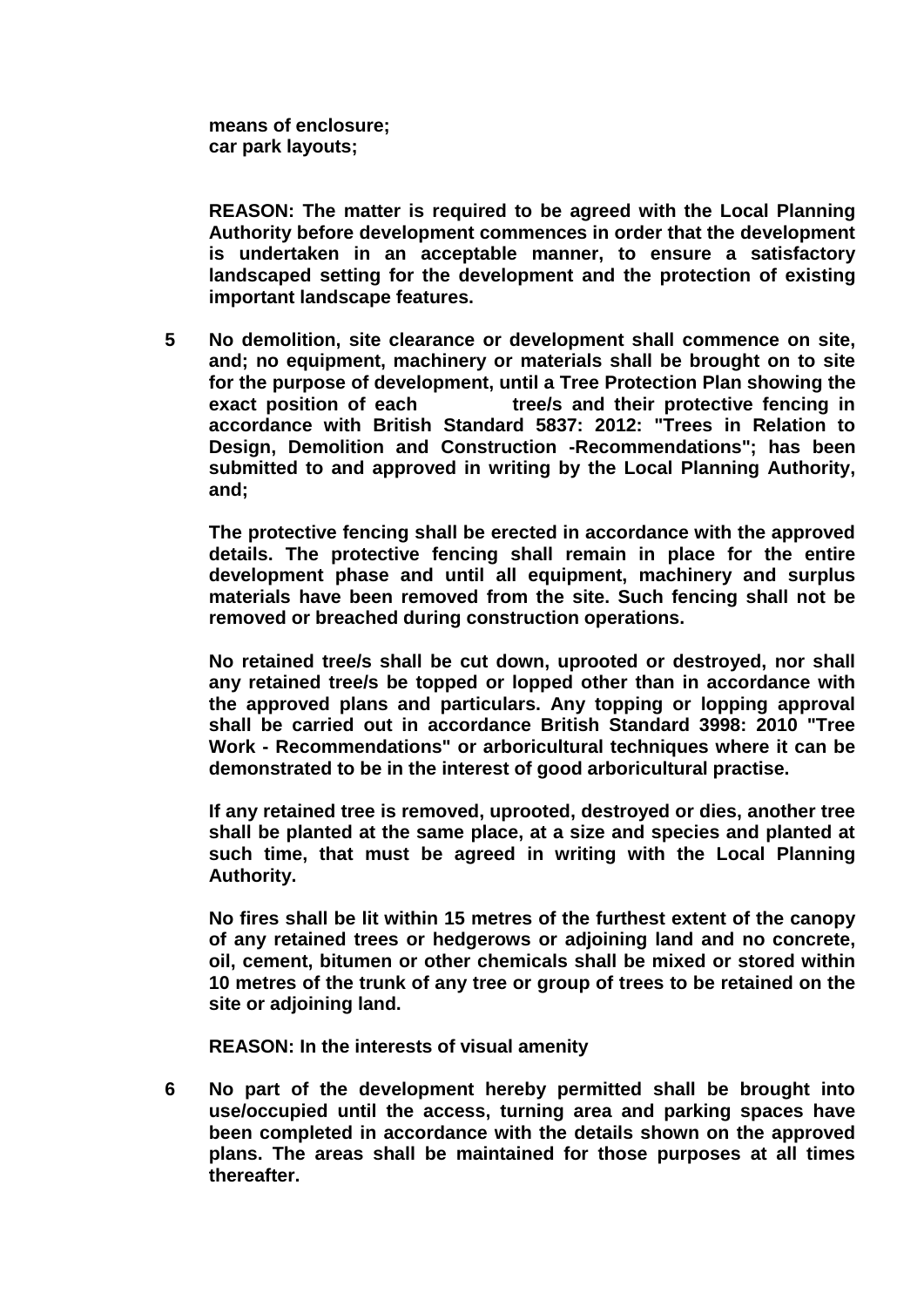**REASON: In the interests of highway safety.**

**7 Notwithstanding the provisions of the Town and Country Planning (General Permitted Development) (England)Order 2015 (or any Order revoking or re-enacting or amending those Orders with or without modification), no development within Part 1, Classes A-H shall take place on the dwellinghouse(s) hereby permitted or within their curtilage.**

**REASON: In the interests of the amenity of the area and to enable the Local Planning Authority to consider individually whether planning permission should be granted for additions, extensions or enlargements.**

**8 Before the development hereby permitted is first occupied/brought into use the roof window(s) in the east elevation(s) of the accommodation hereby permitted shall be glazed with obscure glass only [to an obscurity level of no less than level 5] and the windows shall be maintained with obscure glazing in perpetuity. No other windows, other than those hereby approved, shall be inserted in the east facing elevation of the accommodation hereby permitted.** 

**REASON: In the interests of residential amenity and privacy.**

**9 The development hereby permitted shall be carried out in accordance with the following approved plans:** 

**Site works layout - drawing SW3 REV A Street scene drawing SS1 REV A Revised garage detail drawing GD3 Revised elevations drawing SK6**

**REASON: For the avoidance of doubt and in the interests of proper planning.**

**10 The demolition and construction works hereby permitted shall only take place between the hours of 0800 hrs and 1800hrs from Mondays to Fridays and between 0800hrs and 1300 hrs on Saturdays. There shall be no construction works at any time on Sundays and Bank or Public Holidays, except for the internal fitting out works.** 

**REASON: To ensure the creation/retention of an environment free from intrusive levels of noise and activity in the interests of the amenity of the area.**